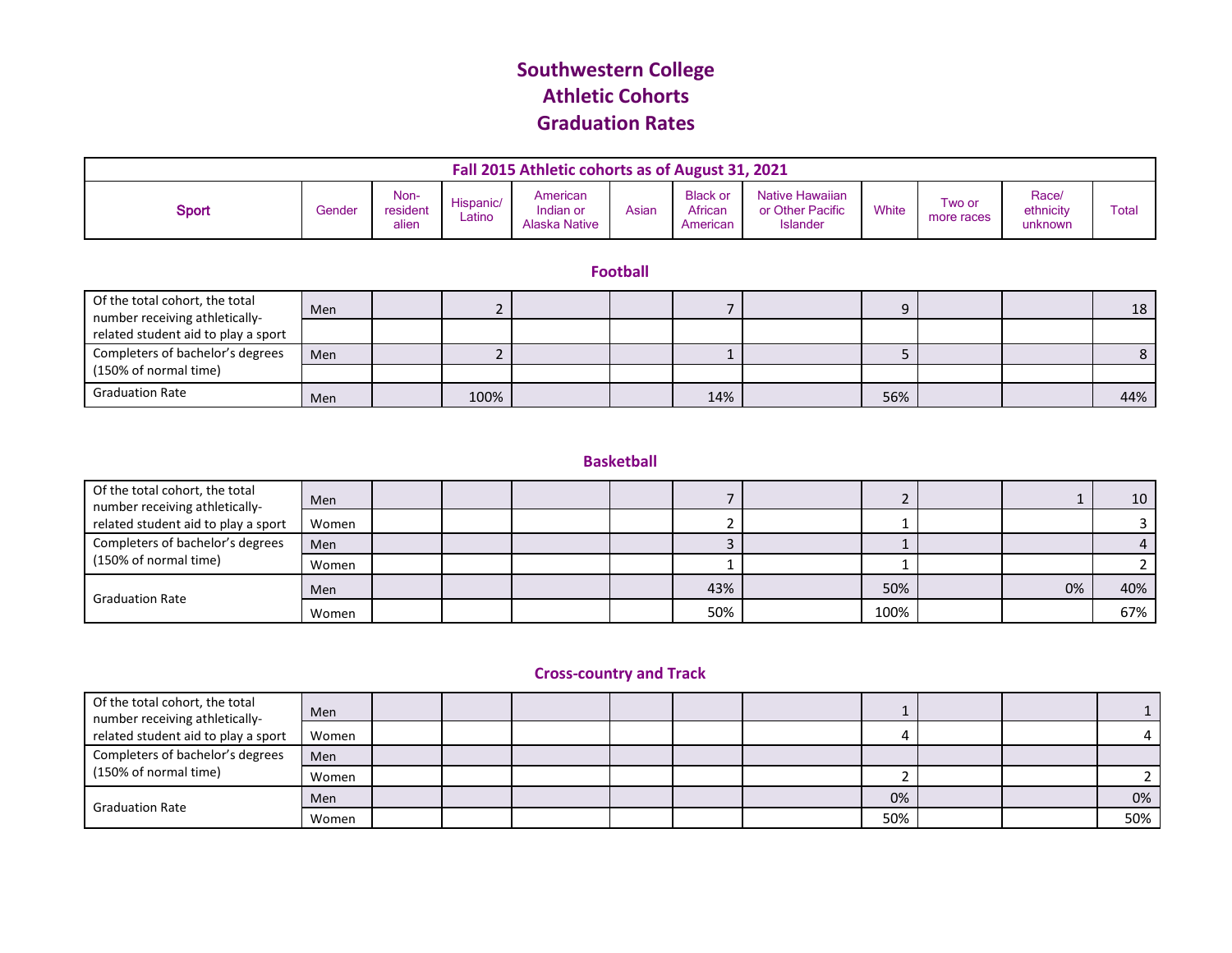| Fall 2015 Athletic cohorts as of August 31, 2021 |        |                           |                     |                                        |       |                                        |                                                        |       |                      |                               |      |
|--------------------------------------------------|--------|---------------------------|---------------------|----------------------------------------|-------|----------------------------------------|--------------------------------------------------------|-------|----------------------|-------------------------------|------|
| Sport                                            | Gender | Non-<br>resident<br>alien | Hispanic/<br>Latino | American<br>Indian or<br>Alaska Native | Asian | <b>Black or</b><br>African<br>American | Native Hawaiian<br>or Other Pacific<br><b>Islander</b> | White | Two or<br>more races | Race/<br>ethnicity<br>unknown | Tota |

## **All Other Sports Combined**

| Of the total cohort, the total<br>number receiving athletically- | Men   |    |      |      |     |  |     |
|------------------------------------------------------------------|-------|----|------|------|-----|--|-----|
| related student aid to play a sport                              | Women |    |      |      | ᅭ   |  | 16  |
| Completers of bachelor's degrees<br>(150% of normal time)        | Men   |    |      |      |     |  |     |
|                                                                  | Women |    |      |      |     |  |     |
|                                                                  | Men   | 0% | 100% | 100% | 33% |  | 50% |
| <b>Graduation Rate</b>                                           | Women | 0% |      | 0%   | 42% |  | 31% |

## **All Sports Totals**

|                                 | Men   |     |      | 15  | 15                 |    | 35      |
|---------------------------------|-------|-----|------|-----|--------------------|----|---------|
| <b>Overall Totals</b>           | Women |     |      |     | $\sim$<br><b>+</b> |    | วว<br>ت |
|                                 | Men   |     |      |     |                    |    | 15      |
| <b>Overall Completers</b>       | Women |     |      |     |                    |    |         |
|                                 | Men   | 67% | 100% | 33% | 47%                | 0% | 43%     |
| <b>Overall Graduation Rates</b> | Women | 0%  |      | 33% | 47%                |    | 39%     |